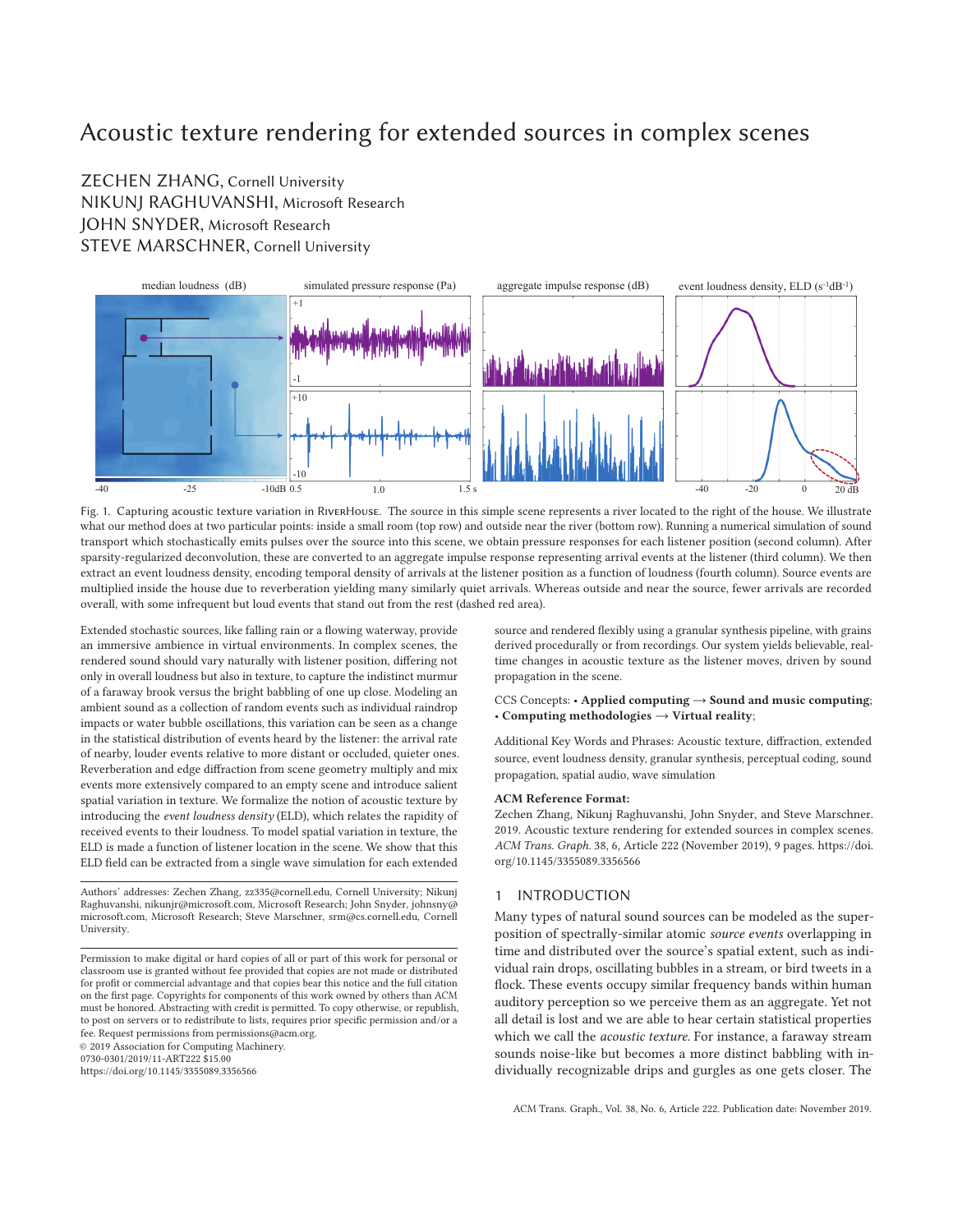texture varies not only with distance but also from sound propagation within the scene: rain sounds different when heard indoors through a door compared to outside, not just because it gets fainter, but also because events get mixed at the door and are multiplied via reverberation within the room.

We seek to efficiently capture and render this acoustic texture variation to improve the realism of ambiences in games and virtual reality. The problem is challenging. Brute force rendering where each individual source event's emitted signal is convolved with its acoustic impulse response captures all audible detail but at tremendous CPU cost. Zhang et al. [2018] models variation in overall loudness and directionality from a single wave simulation, producing a constant far-field texture lacking the spatial variation we wish to model. Our approach also performs a wave solution to efficiently propagate a massive superposition of sound radiated from the source events. Instead of emitting a temporally and spatially dense signal representing idealized noise, we stay closer to reality by stochastically emitting band-limited pulses over time and source extent. At each potential listener location, we deconvolve away the injected pulse to obtain an *aggregate impulse response* capturing times and loudnesses of *arrival events* after propagation through the scene. We employ a sparsity-regularized deconvolution in the time domain that contends with numerical dispersion errors to produce sharp estimates of event arrival time.

Our key contribution is to formulate and compactly encode acoustic texture with a novel *event loudness density* (ELD) computable from this propagated aggregate response. Assuming a stationary stochastic process, we observe that it is the distribution of event loudnesses in terms of their arrival rate at the listener that determine the perceived acoustic texture. We thus define the ELD as the temporal frequency, or density, of events received at the listener as a function of their loudness.

The ELD distills effects of distance and environmental interaction on sound as it propagates from a given extended source volume to the listener location. With the listener near a large source, a broader, flatter ELD is obtained representing a variety of event loudnesses with some nearby loud events heard over a background of quieter ones. Further away or in a more occluded part of the scene, the ELD becomes quieter overall and more peaked. This reflects extensive mixing of similarly quiet sounds, resulting in a faint and noiselike texture which gives a distant impression. Temporal density is increased by reverberation, resulting in an ELD with larger integral (total event frequency) indoors compared to the same sound source in free field with no scene geometry. Figure 2 provides more detail on the relationship between acoustic texture and ELD.

The ELD varies smoothly over space, yielding a compact representation after compression in our test scenes with sizes about 1MB per source, including an orthogonal directional representation borrowed from [Zhang et al. 2018]. Run-time rendering decompresses and interpolates the ELD at the dynamic listener location, and then performs granular synthesis to superimpose many fragments of sound, or *grains*, with statistics governed by the decoded ELD. The grains may be generated procedurally or extracted from recordings. Our results and accompanying video show that extracting a field of ELDs driven by sound propagation in a scene yields a naturalsounding perceived texture. Overall, we propose the first practical



Fig. 2. Three examples relating the aggregate impulse response of arrival events, left, and the corresponding event loudness density (ELD), right. Refer to the accompanying video to hear the corresponding audio renderings. Shifting the distribution horizontally, along the loudness axis, corresponds to making all arrivals louder or quieter (top). Scaling up the ELD without changing its shape corresponds to adding more events drawn from the same loudness distribution (middle). Making the ELD broader, with a fixed area below the curve, changes the arrivals from a train of similar loudnesses to a train with large variations in loudness (bottom).

system to capture real-time spatial variations in acoustic texture for extended sources in complex scenes.

#### 2 PRIOR WORK

*Geometric acoustics.* GA methods are surveyed in [Savioja and Svensson 2015], amounting to a small-wavelength approximation to the wave equation able to render spatial audio effects at interactive rates and support dynamic geometry. Neglecting diffraction, bidirectional path tracing has shown promise [Cao et al. 2016]. To account for the prominent role of diffraction in audible-wavelength sound propagation, stochastic scattering can be performed at or near geometric edges where sound paths bend. Techniques are being investigated [Schissler et al. 2014] but the general problem remains open [Savioja and Svensson 2015]. Typical extended sources we consider comprise thousands of source events; it becomes very costly to obtain converged estimates that find all paths connecting each source event to the listener.

*Wave simulation.* Solving the wave equation directly captures diffraction [Hamilton and Bilbao 2017] and explores all these paths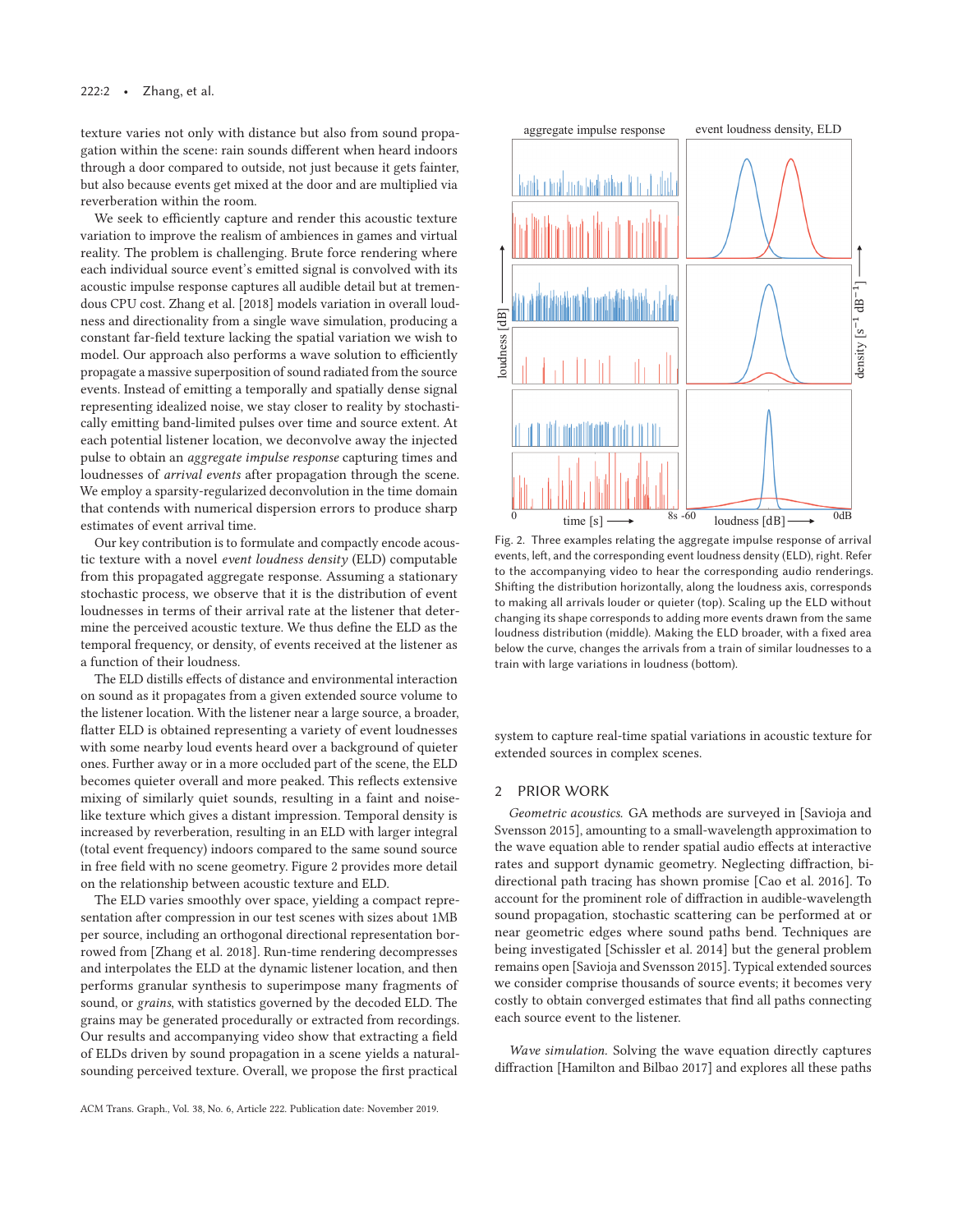systematically but implicitly, but at a computational cost that prohibits interactive movement of sources and listener. Previous systems [Raghuvanshi and Snyder 2014; Raghuvanshi et al. 2010] precompute the simulation and extract compact perceptual information, enabling real-time rendering of propagation effects.

These wave-based techniques consider a single point source; our interest lies in large ambient sources comprising thousands of independent source events. Although we use a band-limited pulse emitted from a point source like Raghuvanshi and Snyder [2014], we introduce them over many points on the source within the same simulation, propagating a massive superposition of their resulting radiated and scattered wavefronts within the scene. Our parameterization of the aggregate acoustic response also differs. Raghuvanshi and Snyder [2014] extract loudness for the direct sound, early reflections, and late reverberation transient phases of the impulse response for rendering perceptually important acoustic effects on sound emitted from a single coherent point source. Our work focuses on capturing the variable statistical texture of ambient sounds and their modification by sound propagation.

To model liquid sounds, there has also been work on near-field wave-based modeling of generation and propagation from sources such as water bubbles in a container, although for offline rendering [Langlois et al. 2016]. We target large-scale propagation effects from big stochastic sources within complex scenes, not limited to liquids.

*Incoherent ambient sounds.* Zhang et al. [2018] distributes an ideally incoherent signal over the spatio-temporal extent of the ambient source in a precomputed wave simulation. It then extracts and reconstructs two salient parameters as a function of 3D listener position: aggregate loudness and directionality. These parameters modulate a fixed input sound clip representing ocean waves, rain, or other ambient sources in the far field. Its assumption of ideal, steady, temporal incoherence is satisfied only when the listener is extremely far from the source, and thus neglects the changing texture of what is heard as the listener gets closer. Our representation includes directional effects using the same representation (low-order spherical harmonics), but also captures the salient acoustic texture variation.

*Perceptual statistics of sound texture.* Research in sound perception [McDermott et al. 2009; McDermott and Simoncelli 2011] has developed statistical descriptions that can be extracted from recorded sounds to summarize the perceived sound texture. These methods focus on stochastic temporal fluctuations in acoustic energy across different audio frequency bands, and they can be used to transform Gaussian random noise into sounds matching the original. We are interested in a related but different problem: characterizing and rendering the spatially-varying *modification* on sound texture due to propagation within a complex scene. Our representation is independent of the particular sounds emitted by the source. This modification is what we term acoustic texture, captured in the ELD. Once it has been extracted for a source volume and scene, we let the user specify any grain sounds, synthesizing the resulting radiated sound and applying the acoustic texture modification in real-time.

*Granular sound synthesis.* Granular synthesis is a broad term encompassing many techniques in audio processing and synthesis that break a sound into short units called *grains* and then reassemble them by concatenation or blending to modify (e.g., pitch shift) the original sound or to synthesize new sounds [Gabor 1946; Roads 2004; Verron et al. 2009]. Specialized for the sound of rain, [Miklavcic et al. 2004; Zita 2003] physically model the impact sounds of drops as grains, clustering them near the listener in free space. Liu et al. [2019] further propose the *material sound texture* representing rain drop sounds over various materials. Our acoustic texture instead represents propagation effects of an extended homogeneous source.

Our run-time employs granular synthesis, where grains are individual source event sounds which are generated and mixed stochastically to render the output. Our focus is to inform this process with the virtual environment.

# 3 PRECOMPUTED SOUND TRANSPORT

The first phase of our system is a precomputation that depends only on the scene and the source volume, in which we simulate sound wave propagation. The results of this simulation will be processed to derive the event loudness density (ELD) at listener positions throughout the scene for later use in run-time rendering.

Our precomputation uses the finite difference time domain (FDTD) method [Taflove and Hagness 2005] to propagate sounds, which numerically solves the wave equation

$$
\frac{1}{c^2} \frac{\partial^2 p}{\partial t^2}(x, t) - \nabla^2 p(x, t) = s(x, t)
$$
 (1)

on a discrete grid in space-time, where  $x$  is 3D spatial location,  $t$  is time,  $c = 340$ m/s is the speed of sound, and p is acoustic pressure. The source term  $s(x, t)$  models the ambient source as an aggregation of events and will be explained later. The simulation duration is denoted  $T = T_S + T_D$ , where  $T_S$  is the length of time in which the source continues to emit event pulses and  $T_D$  is the time required for a wave to propagate across the diagonal of the simulation domain. The fixed value  $T<sub>S</sub> = 2s$  builds reliable and spatially-smooth statistics for the ELD in all our experiments. Perfectly-matched layers [Berenger 1994] are used to avoid reflection at the domain boundaries.

Care must be taken to keep the simulation stable and avoid numerical dispersion and dissipation errors; see [Zhang et al. 2018] for a discussion. Our experiments use a voxel size of  $\Delta x = 0.25$ m and a time step of  $\Delta t = 0.25$ ms, which implies a Nyquist frequency of 2000Hz.

*Source event signal.* The source event pulse introduced into the wave solver should follow two rules of thumb to minimize numerical error. First, its power spectral density should be bandlimited in the frequency domain, vanishing near DC (0Hz), to avoid residual particle velocity, and before the simulation Nyquist, to reduce dispersion errors that cause ringing in FDTD. Second, it should be compact in the time domain, minimizing overlap among neighboring event signals so that arriving events can be distinguished.

The Gaussian derivative is a compact, zero-mean signal. We tune its single parameter to avoid extensive energy approaching the simulation Nyquist via

$$
s_0(t) = -\frac{t\sqrt{e}}{\sigma}e^{-\frac{t^2}{2\sigma^2}}\tag{2}
$$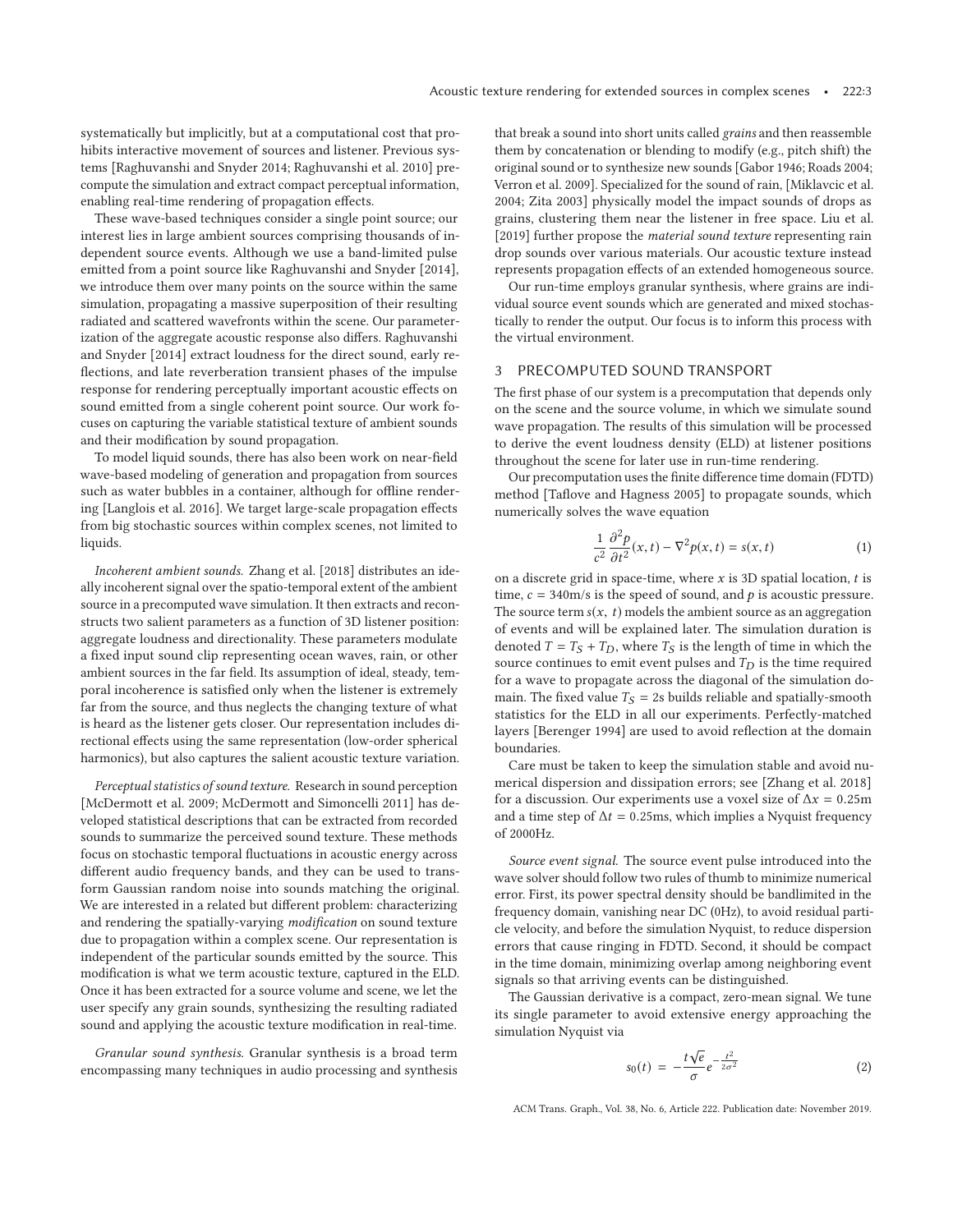#### 222:4 • Zhang, et al.



Fig. 3. Band-limited source event pulse used by the solver,  $s_0(t)$ . Left: Source pulse in time-domain. Right: energy spectral density.

where  $\sigma = 3 \Delta t$  and the maximum amplitude of  $s_0(t)$  is 1. We also define the width of the pulse  $t_s$  such that  $|s_0(t_s/2)| = 0.01$ , yielding  $t_s$  = 5.4ms. Figure 3 shows the signal and its power spectral density.

*Source event placement.* We then introduce this source pulse identically at random onset times over the source duration  $T_S$  and random 3D locations over the source. Since the arrival event density at the listener integrates over the source, we fix the temporal event density across the entire volume of the source as  $d_0 = 0.1/t_s$ . A simple tradeoff governs our choice of this density. Higher density allows a shorter, less expensive simulation but makes it more likely arrivals will be incorrectly merged. Lower density avoids mergers but requires a longer and more expensive simulation to collect sufficient statistics. While  $T_S = 2s$  works well in our tests, for larger sources it can be increased to ensure ELD convergence. This is readily ascertained by analyzing the smoothness of spatial variation in ELD statistics, as shown in Figure 6.

# 4 ELD EXTRACTION

Wave simulation produces a time-varying pressure response  $p(t; x)$ at each listener position. This data is processed as the simulation runs to accumulate a measurement of the ELD at each  $x$ . Doing this robustly and efficiently is challenging and must contend with numerical error. Dispersion errors in a bandlimited FDTD simulation cause "ringing", creating many lagging and attenuated copies of a single arrival event. Standard frequency-domain deconvolution exacerbates ringing and impractically requires storing the entire response in memory. We seek a streaming method which manages event aliasing and avoids assembling the entire response before extraction.

# 4.1 Deconvolution

Deconvolving the pressure response  $p(t; x)$  with respect to the source pulse  $s_0(t)$  recovers the aggregate impulse response  $h(t; x)$ by inverting

$$
p(t; x) = h(t; x) * s_0(t).
$$
 (3)

Inspired by compressive sensing [Candes et al. 2006; Donoho et al. 2006], we propose a sparsity-regularized time-domain deconvolution which reduces sensitivity to ringing. We interpret (3) as a sparse superposition of time-shifted copies of  $s_0(t)$ , converting deconvolution into an  $L_2$  minimization problem with  $L_1$  regularization (LASSO





Fig. 4.  $L_1$ -regularized, least-squares deconvolution. The top image shows the received pressure signal; the bottom shows the deconvolved result. Our method is designed to cope with the ringing resulting from numerical dispersion in order to distinguish arrival events. Parts of the pressure response marked in dashed red at left show ringing "copies" of the original Gaussian derivative pulse injected into the simulation. Our method does not confuse these for additional arrivals. Two pulses overlap in the area marked in dotted red at right; our method correctly resolves two separate arrival events.

[Tibshirani 1996]):

$$
\underset{h}{\arg\min} \ \frac{1}{2} \|Ah - p\|_2^2 + \lambda \|h\|_1 \tag{4}
$$

where each column of the square matrix A is a time-shifted version of the elementary pulse  $s_0(t)$  and  $\lambda$  is a regularization parameter.

Applying this idea directly on the entire space-time pressure response is expensive. We instead extract  $h(t; x)$  in non-overlapping segments of length  $T_0 = 10\Delta t$  and accumulate ELD statistics from each. Since the input pulse has a finite duration  $t_s$ , one must consider an input window with  $t_s/2$  extra duration on either side to ensure that any output peak is fully captured within the analyzed segment. Thus,  $p(t)$  is analyzed using overlapping input segments of duration  $t_s$  +  $T_0$  that increment by  $T_0.$  In each segment, the matrix  $A$  is  $n\times n$ where  $n = (t_s + T_0)/\Delta t$ ; the first column contains the shifted pulse  $s_0(t + t_s/2)$  and the last column contains  $s_0(t - T_0 - t_s/2)$ .

We then apply the alternating direction method of multipliers (ADMM) to solve (4) in each segment [Boyd et al. 2011]. We regularize using  $\lambda = 0.1 ||A^T b||_{\infty}$ ; a standard choice that balances sparsity and convergence rate. The result is an estimate of  $h(t; x)$  of length n. We discard the overlapping portions of the time segment from this output, using only the middle portion (of width  $T_0$ ) for ELD accumulation.

Figure 4 shows the output of this method on input representing our wave simulator's pressure response when emitting a few pulses into the free field (i.e. without scene geometry). While the input is degraded by numerical dispersion, deconvolution still recovers narrow spikes.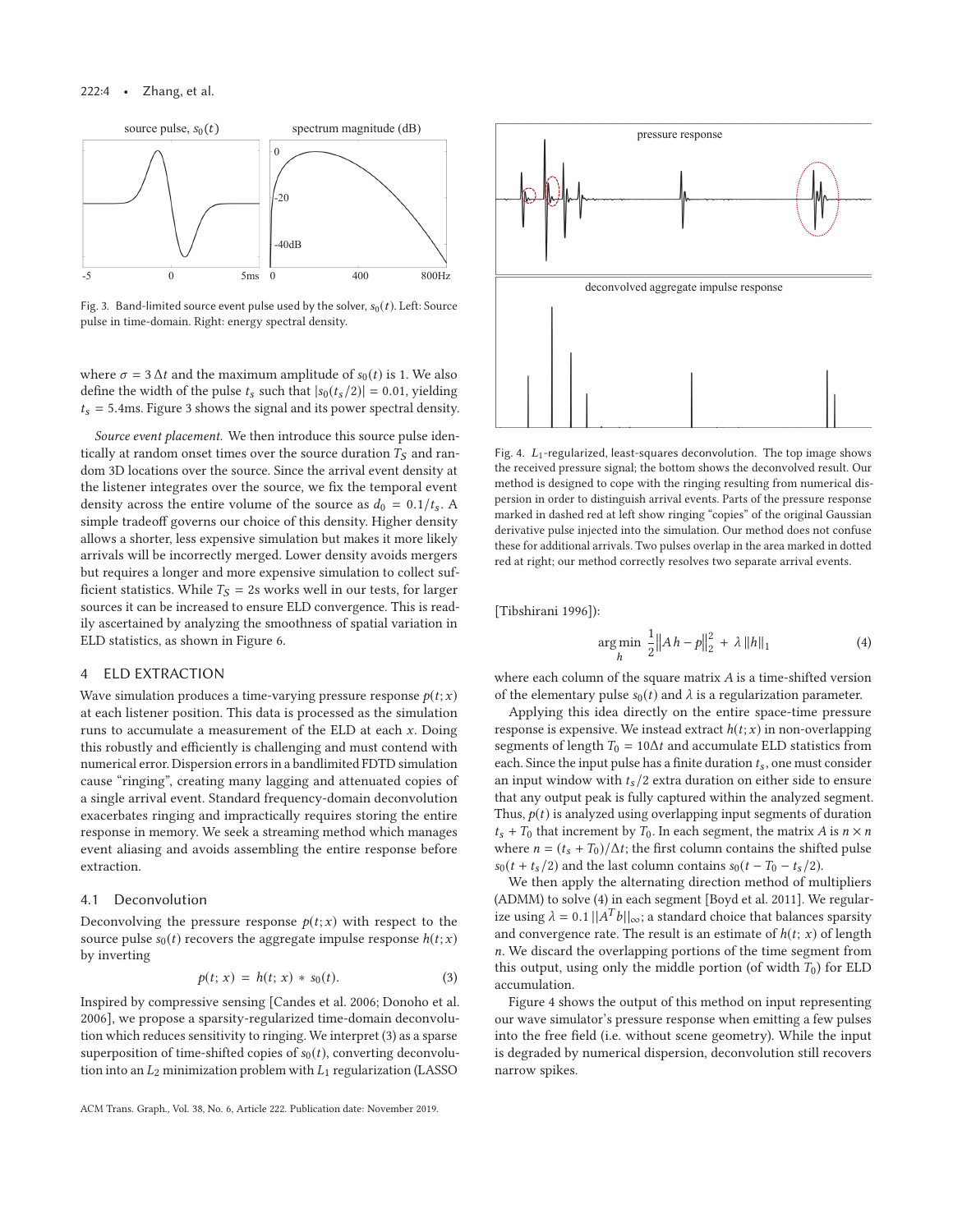#### 4.2 Accumulation and encoding

At each simulation voxel, deconvolution over each time segment yields a corresponding segment of the aggregate impulse response from which it is straightforward to accumulate the ELD. We apply peak detection (using a simple relative min/max detector on three values adjacent in time), extract the peak's amplitude A, compute its loudness via  $L = 10 \log_{10} A^2$ , and accumulate peak loudnesses into a running histogram. Because max loudness is unknown when encoding begins, we accumulate into a histogram of conservatively large span: [−60, 60]dB with bin width of 3dB. The overall computation allows streaming, requiring only the time-varying pressure response over one time segment and the accumulated histogram (40 bins) as its stored state. We note that the just-noticeable difference for human perception of loudness is 1dB under ideal conditions; 3dB provides a good balance between quality and memory use.

Once simulation completes, the histogram is converted to the encoded ELD as follows. We first extract the maximum loudness received, quantized to 3dB, as a separate channel denoted  $L_m$ . We then store temporal densities at the next 12 loudness bins of width 3dB descending from  $L_m$ . This yields an encoding range of 3  $\times$  12 = 36 for a minimum loudness of 36dB below the maximum which we have found sufficient in our experiments. The range can be expanded to include more of the softer end of the distribution at the expense of additional storage.

Event density in each bin is divided by the total temporal density over the whole simulated source, which we denoted  $d_0$  in Sec. 3. Encoding relative rather than absolute density factors out dependence on the arbitrary density of the simulation source and allows run-time substitution of a source of different density via simple scaling. The relative densities are quantized in the range [0, 20] with a quantum of 1/3.

We spatially down-sample listener positions from what is simulated by a factor of 4 in each dimension. Overall the process produces 13 parameter fields containing, for each listener location,  $L_m$  and relative event densities in 12 ELD loudness bins offset from it. As with previous work [Raghuvanshi and Snyder 2014; Zhang et al. 2018], the parameter fields are spatially smooth and can be compressed. We compress the raw data by applying lossless LZW coding to the running difference along  $x$  scanlines.

#### 4.3 Spatialization

In addition to the above ELD information, we also extract and encode an overall directional distribution of energy at each listener position  $x$  as the simulation runs. Our method follows [Zhang et al. 2018] but we summarize here. As in [Raghuvanshi and Snyder 2018] (Eq. 11, here corrected), we compute the directional acoustic power flux using the formula

$$
f(x,t) = -p(x,t)v(x,t) = p(x,t)\int_{-\infty}^{t} \nabla p(x,\tau) d\tau.
$$
 (5)

We then aggregate directional energy in terms of spherical harmonics (SH). At each time step  $t$ , the acoustic power flux direction  $\hat{f}(x,t) = f(x,t) / ||f(x,t)||$  is projected onto a low-order (4 in our  $f(x, t) = f(x, t) / ||f(x, t)||$  is projected onto a low-order (4 in our experiments) SH basis and the SH coefficient vector accumulated

via

$$
E_{l,m} = \frac{1}{T} \int_0^T p^2(t) Y_{l,m}(\hat{f}(t)) dt
$$
 (6)

where  $Y_{lm}$  are the (real-valued) SH basis functions. At run-time, the mono sound signal is synthesized as discussed in the next section, and then spatialized per this spherical energy distribution (while ignoring inter-aural phase) to produce an output binaural signal.

#### 5 RUN-TIME RENDERING

Our run-time rendering uses granular synthesis [Roads 2004], which controls meso-scale sound texture by mixing micro-scale acoustical grains, so as to synthesize the sound of an extended source. We assume a collection of brief grain sounds such as rain drops or bird tweets; how we generate them is discussed later. Our goal is to simulate the sound due to a source that emits these grains randomly, and our approach is to produce an acoustic texture by mixing many random grains drawn according to the ELD at the listener's position.

#### 5.1 Grain blending

We first decompress and spatially interpolate at the current listener location x, to obtain the ELD  $E(L; x)$  where L is loudness. We henceforth drop the listener position,  $x$ . Recall that  $E(L)$  relates the relative temporal event density to loudness. We employ a straightforward method that is cache-friendly and obtains real-time performance. It scales and adds grain signals to the output audio buffer such that their loudness and temporal density statistics respect  $E(L)$ .

Because grains can be longer than the audio buffer size (in our case 1024 audio samples), our method queues active grains. For each, it stores the grain onset time, the grain index in its collection, and the grain amplitude, so that its signal can be synthesizing coherently across multiple output audio buffers. Two simple algorithms drive synthesis, detailed in Figure 5. We define overall grain density (i.e., grains generated per second) as  $D = d'_0 \int E(L) dL$ . The integral yields the total number of events per second at the listener relative to the source's event density. This is multiplied with  $d'_0$ , the absolute event density of the source, which is specified by the sound designer based on physical or artistic concerns and can be modified in realtime if desired. This yields D, the expected number of grains we will superpose per second. Grain density D changes as the listener moves, and is updated at the start of every audio buffer.

To stochastically draw the grain amplitude requires a simple procedure we perform on the fly. The computation is minimal because  $E(L)$  is represented with just 12 loudness bins. We first compute  $E(L)/D$  to form a probability density function (PDF) providing the probability for each loudness bin. We then integrate to form the cumulative distribution function (CDF). Generating a uniform random number  $q$  in [0, 1], we compute the loudness corresponding to  $q$  by inverting the CDF. Finally, we relate grain amplitude to loudness via  $A = 10^{L/20}$ .

*Per-buffer loudness adjustment.* This method works well for impulsive but not long-lasting grains, such as the human utterances in BABBLINGCROWD. Long grains can potentially span large changes in loudness as the listener moves through the scene, e.g. if the listener walks away from the source into an occluded room. To provide better temporal continuity, we make a simple adjustment that scales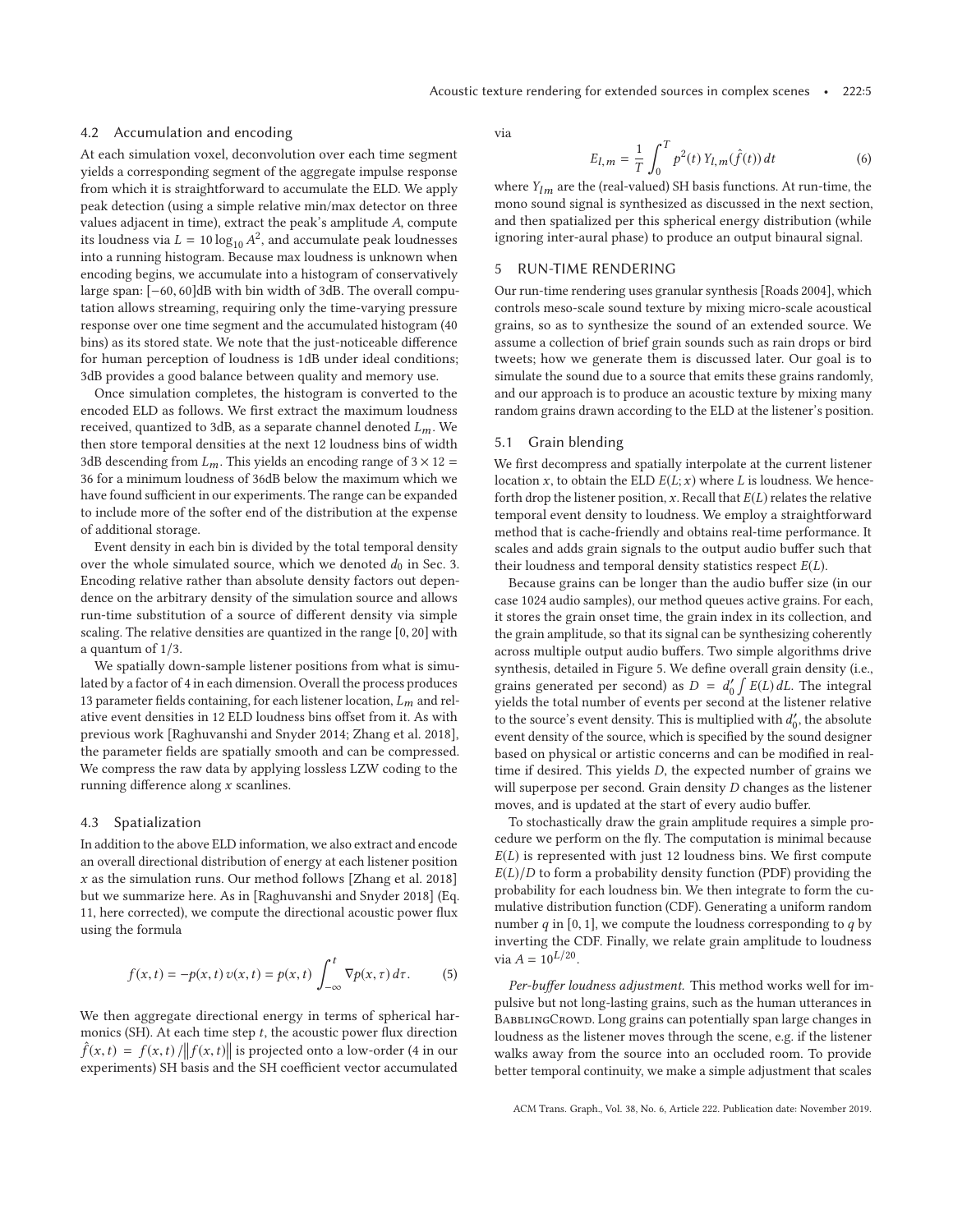R: audio sample rate [44100Hz] rand(): uniform random number generator in [0,1]

#### **Runtime synthesis**

for each output audio buffer

Call **Add new grains**

for each active grain

synthesize signal remainder and add to buffer, scaled by A if grain now complete, dequeue

# **Add new grains**

for each time sample  $t$  in buffer

if rand()  $\langle D/R, \rangle$  // decide to generate grain generate random index i into grain collection draw grain amplitude A from ELD E enqueue grain at  $(t, i, A)$ 

Fig. 5. Granular rendering of the event loudness density (ELD).

loudness in each current audio buffer to vary with the grain's current ELD max. Specifically, suppose a grain was initially generated with loudness  $L$  when its ELD max was  $L_m^{\text{orig}}$ . Later its ELD max becomes  $L_m^{\text{curr}}$ . We then render this grain in the current audio buffer with loudness  $L - L_m^{\text{orig}} + L_m^{\text{curr}}$ . No cross-fading was found necessary, although it might be needed for very fast listener motion.

*Atmospheric attenuation.* Without atmospheric attenuation, high frequencies can sound unnaturally harsh when standing far from the sound source. Our solver lacks such modeling, but we find a simple approximation sufficient in practice. We employ standard analytical formulae relating propagation distance to atmospheric attenuation [ISO 9613-1 1993]. We conservatively estimate distance to the source as  $r \approx 10^{(L_0 - L)/20}$ , where  $L_0$  is the empirically determined loudness of the source at 1m distance, and L is the ELD's average loudness across all arriving events at the listener location. Our formula assumes attenuation from a point source; since the loudness falls off more gradually for an extended source, we under-estimate the distance. We implement the computed frequency-dependent attenuation using a 4-band equalization filterbank with center frequencies of {125,600,2400,9600}Hz.

#### 5.2 Grain collection creation

Our rendering method requires a collection of grains as input; they should be spectrally and semantically similar and short. Most of our grains persist for just a few tens of milliseconds, but some (e.g. human utterances) are longer, up to a few seconds. Each time a grain is added in the algorithm from Fig. 5, we randomly select its index i from the collection. Our examples use several different approaches to generate these grain collections.

For water sounds (both drop impacts and flows) we applied a procedural model based on bubble oscillations [Doel 2005]. Although this model is fast enough to perform procedural synthesis in real time, we simplify the implementation by pre-generating a random collection of 1000 grains, thereafter treating them as recordings.

For the crowd and bird-flock grain collections, we manually segmented recorded clips into individual events. We obtained 45 tweet grains from a single recorded clip of starling calls, and 2000 grains (English utterances) from a database of recordings [Shtooka 2010]. For the lapping waves, we segmented a recording applying a Kaiser-Bessel sliding window [Bosi and Goldberg 2012], with 2 second width, 1 second sliding step, and  $\beta = 10$ , yielding a collection of 19 grains.

#### 6 RESULTS

We precompute a single FDTD simulation and encode the ELD and SH directional parameter fields for each scene per sound source, which takes 1–16 hours on a desktop computer with Intel i7-8700K CPU @ 3.70GHz with 6 cores and 32G RAM. In all our test scenes, the compressed data is about 1MB per sound source; further information is reported in Table 1. Our run-time implementation is integrated in Unreal Engine 4.

Results for ambient soundscapes in four scenes are included in the supplementary video. RiverHouse includes a linear stream of water with nearby building geometry. RainOverPool models the sound of light rain hitting a rectangular water pool in a house and garden scene. STYLIZEDKINGDOM demonstrates outdoor acoustic texture effects from a flock of starlings in a tree canopy and water lapping around a lake. BABBLINGCROWD includes a single extended source in a small room representing a babbling crowd.

In most scenes, run-time grain density,  $d_0'$ , varies from 18 to 90 s<sup>-1</sup>. The exception is procedural water sounds, where we use a higher density (around 1800 s<sup>-1</sup> for rainfall and 9000 s<sup>-1</sup> for stream flow). Recall that arrival density at the listener is further modified, compared to the source density, by the ELD. As the listener moves, we plot the ELD corresponding to that location, annotated with green bars for the 50th (median) and 95th percentile loudnesses across all arriving events, and the average loudness. The video also demonstrates the enhanced realism provided by rendering the spatially-varying acoustic texture using the ELD, compared to a fixed texture (labeled "loudness variation only" in the video) as in [Zhang et al. 2018].

Our approach first produces a mono signal blending across all grains, and then spatializes the blended result using an aggregate directional representation collected over the entire source. Ideally, each grain would be spatialized separately since each exhibits a separate arrival direction. Our simple model compactly encodes the main effects, becoming less convincing with a collection of directional and highly recognizable/distinguishable grains, as with a listener standing in the midst of a babbling crowd.

*RiverHouse.* Near the stream source, crisp gurgling sounds are audible. The acoustic texture stays nearly constant as the listener walks along its bank. As the listener moves away from the stream, these distinct gurglings gradually disappear and the texture smoothly changes to become more noise-like. Inside the house, reverberation causes a Gaussian ELD shape, essentially capturing the room's decay time characteristic. Behind the house outdoors, edge diffraction rather than reverberation serves to mix events arriving around the sides of the building from across the source, resulting in a unimodal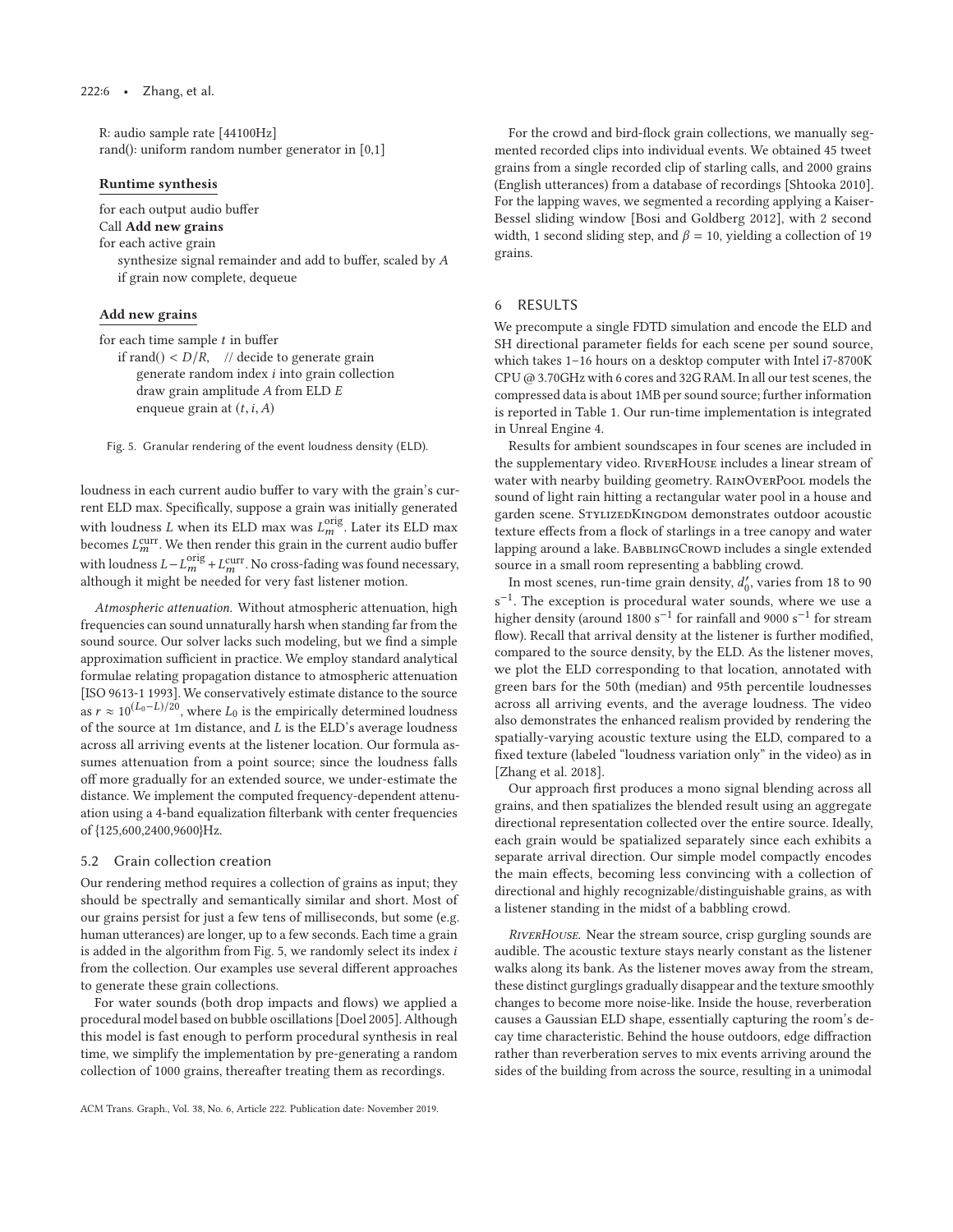| scene (source)                        | scene<br>(m)              | scene voxels         | source box<br>(m)           | source voxels       | bake time<br>(h) | bake RAM<br>(GB) | run-time RAM<br>(MB, encoded) |
|---------------------------------------|---------------------------|----------------------|-----------------------------|---------------------|------------------|------------------|-------------------------------|
| RIVERHOUSE                            | $45 \times 40 \times 5.0$ | $0.90 \times 10^{6}$ | $7.0 \times 40 \times 0.50$ | $8.0 \times 10^{3}$ | 1.0              | 1.6              | 0.40                          |
| RAINOVERPOOL                          | $35 \times 55 \times 3.0$ | $0.70 \times 10^{6}$ | $8.0 \times 16 \times 0.50$ | $4.0 \times 10^{3}$ | 10               | 1.2              | 0.80                          |
| <b>STYLIZEDKINGDOM</b><br>(starlings) | $53 \times 32 \times 8.0$ | $0.80 \times 10^{6}$ | $10 \times 4.0 \times 1.0$  | $2.5 \times 10^{3}$ | 3.3              | 2.2              | 0.50                          |
| STYLIZEDKINGDOM<br>(lake)             | $60 \times 60 \times 8.0$ | $2.0 \times 10^{6}$  | $35 \times 45 \times 1.0$   | $17 \times 10^3$    | 16               | 3.7              | 1.2                           |
| <b>BABBLINGCROWD</b>                  | $40 \times 30 \times 14$  | $1.4 \times 10^{6}$  | $18 \times 10 \times 1.0$   | $10 \times 10^3$    | 4.2              | 2.7              | 0.50                          |

Table 1. Precomputation data.

but non-Gaussian ELD without loud outliers and conveying a distant source. Outdoors but between two walls, the result sounds like the expected fusion of indoors and outdoors.

*RainOverPool.* Individual rain drops are audible close to the pool, becoming gradually indistinct farther away, and suddenly more noise-like and denser as the listener enters the house.

*StylizedKingdom.* The flock of starlings tweeting spatializes well overhead. As the listener moves away from it, the individual calls merge into a more uniform, high pitched texture. The scene also demonstrates our system's ability to render multiple sources.

*BabblingCrowd.* A babbling crowd gathers in a small room in this scene. The listener begins in a large indoor courtyard outside the room's open door. Acoustic texture varies convincingly as the listener moves from near to far or side to side across the opening. Inside the room in the midst of the crowd, we obtain a plausible result even though grain utterances fail to merge into recognizable conversation.

# 7 CONCLUSION

Our system models ambient sounds by randomly distributing identical pulses over the source's space-time extent and propagating these through a synthetic scene via a single wave simulation. To capture the nuanced spatial variation in the perceived sound texture, we focus on how propagation changes not only overall loudness but also the relative arrival density of events at different loudnesses. We formulate the *event loudness density*, statistically relating the temporal density of event arrivals as a function of their loudness, and show how the ELD can be extracted from simulation via careful deconvolution, and used to govern run-time synthesis with free listener movement. The encoded parameters are spatially smooth and compress well, letting our system obtain convincing variation of acoustic texture in complex scenes while maintaining a small run-time memory budget.

Unlike geometric (ray tracing) techniques, our wave propagation approach accounts for diffraction so that sound is heard around obstacles and through portals even when the source isn't directly visible (e.g., behind the RiverHouse). However, diffraction produces low-pass filtering effects on each event, which our deconvolution method does not currently recover. Rather than analyzing arrival

events separately, this cue might be inexpensively restored by applying an equalization filter driven by aggregate frequency content over all received pulses in the response.

Reverberation affects ambient sources, but quite differently from how it affects point sources. Since ambient sounds are sustained in time and comprise many similar and overlapping events, we expect that reverberation primarily serves to increase the temporal event density, captured in the ELD. This effect is audible in the demos, e.g. as the listener walks from outdoors into the RiverHouse. But reverberation also exhibits a decaying "tail" (RT60) effect that can't be realized just by changing overall density and so is ignored by our approach. The effect is more saliently missed as event arrivals get very sparse, so that the gaps between them are long enough to hear the reverb falloff from a single event.

Our simple spatialization assumes that phases of sound arriving from different directions are decorrelated due to mixing of many micro-events at the listener, making interaural phase difference less significant than the head shadowing (interaural level difference) that we do model. As with reverberation, this shortcut becomes less convincing as events get temporally sparse at the listener, so that the interaural phase cue of a single event (arriving in a single direction) becomes more audible. When event arrivals become sufficiently sparse, our method might be extended by rendering the loudest individual events as separate coherent point sources.

Our system currently applies spatialization on the aggregate directionality of energy over all event arrivals. In fact, acoustic texture varies with direction. Standing between an extended source and the door to a room which functions as a sound reservoir, the ELD is broader (more near-field sounding) in the ear facing the source and more peaked (far-field sounding) in the ear facing the door through which room reverberation gets mixed.

Finally, a complete solution would offer some way to capture nearfield effects where our model breaks down and the arrival time and energy of successive events become audibly correlated. As shown in our crowd babble scene, while a reasonable rendering is obtained as long as utterances remain unintelligible, the full cocktail party effect, coherently preserving both the directional and semantic content of sounds made by each nearby speaker, remains for future work.

#### ACKNOWLEDGMENTS

We thank the anonymous reviewers for their constructive feedback. The recording of Sturnus vulgaris (European starling) is by Wilbur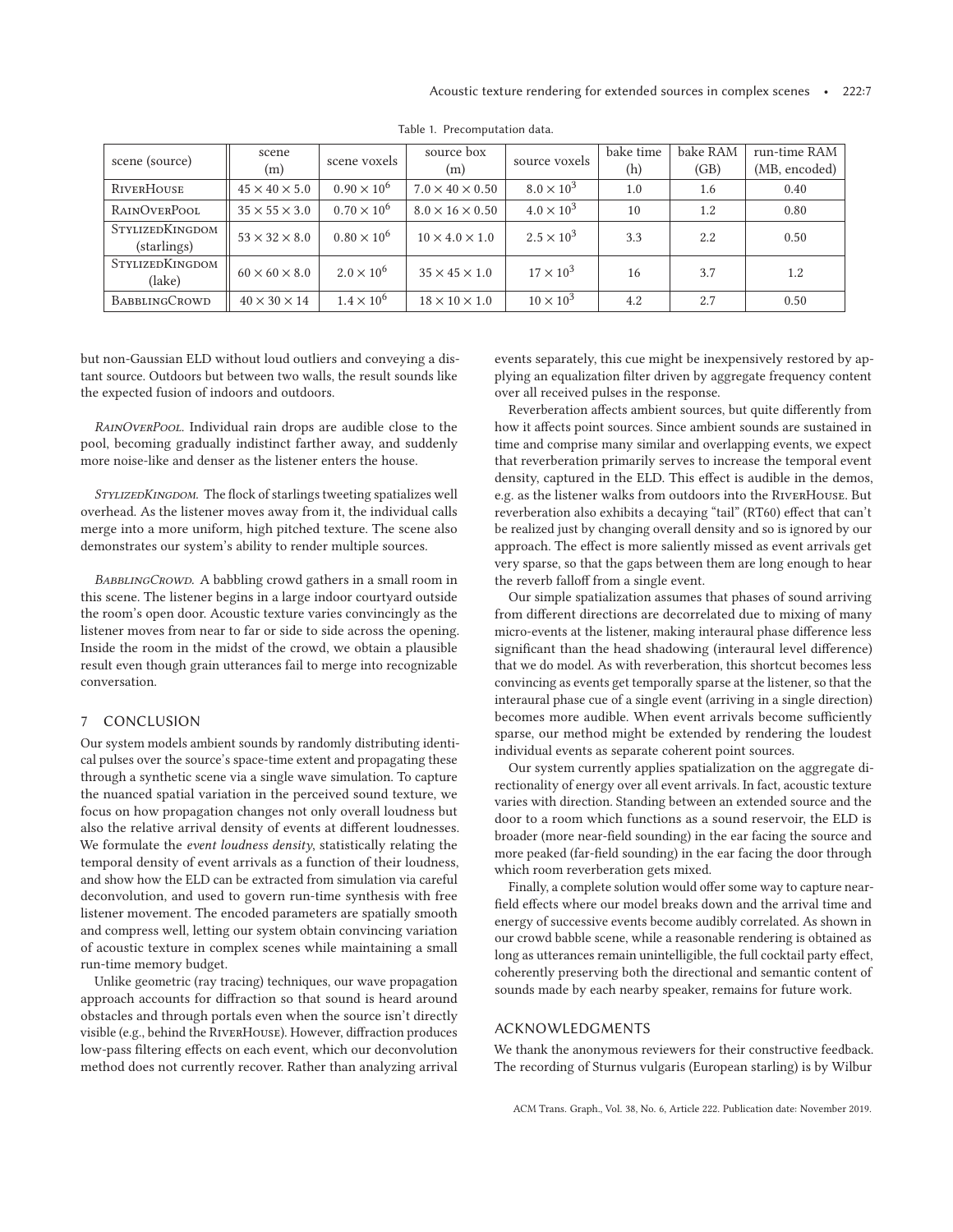# 222:8 • Zhang, et al.



Fig. 6. Spatial maps of ELD characteristics. We show results for three scenes each with a single ambient source, indicated by the dashed yellow area in the fourth column. The leftmost two columns show median (50th percentile) and 95th percentile loudness over all arriving events, respectively. These indicate the smoothness of our parameterization. The third column plots the fraction of energy remaining above the 95th percentile: brighter areas indicate more loud arrivals that stand out over the rest. Note how this property diminishes inside the river house, conveying the increased mixing of grains that happens indoors due to reverberation. The fourth column maps summed arrival density over the biggest loudnesses containing 95% of total energy. Note how it increases in enclosed spaces from reverberation but decreases in the vicinity of the source.